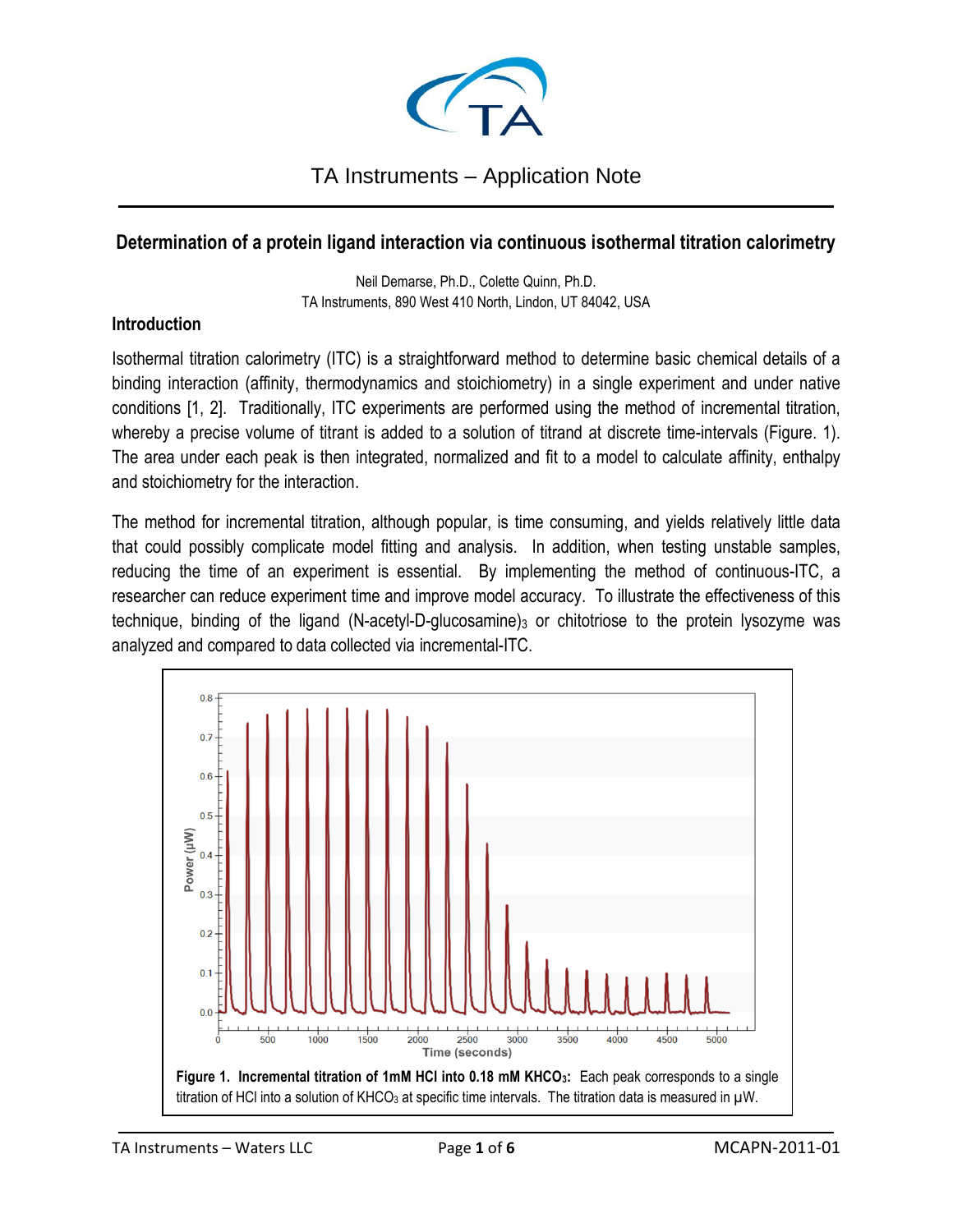

### TA Instruments – Application Note \_\_\_\_\_\_\_\_\_\_\_\_\_\_\_\_\_\_\_\_\_\_\_\_\_\_\_\_\_\_\_\_\_\_\_\_\_\_\_\_\_\_\_\_\_\_\_\_\_\_\_\_\_\_\_\_\_\_\_\_\_\_\_\_\_\_\_\_\_\_\_\_\_\_\_\_\_\_\_\_\_\_\_\_

#### **Experiment Method and Setup**

Chitotriose, (NAG)3, was purchased from Sigma and hen egg white (HEW) lysozyme purchased from Hampton Research were prepared in an aqueous solution containing 100mM Sodium Phosphate, pH 3.0. The ITC binding experiments were performed in the Nano ITC Standard Volume with a fixed gold cell by titrating 3 mM (NAG)<sub>3</sub> into 0.3 mM lysozyme solution. The data were acquired using ITCRun data acquisition software. The incremental-ITC experiments consisted of thirty-one, 8µL injections at 350 second intervals with stirring speed of 300 revolutions per minute (rpm). The continuous-ITC experiments consisted of a single 250 µL injection delivered over an interval of 1800 seconds (or 30min) stirring at 300 rpm. The duration for this injection was determined by looking taking into consideration when each injection from the incremental titration was baseline resolved and then this time was then cut in half. For this example, after 120 seconds each 8 µL injection was baseline resolved therefore the total time was 3720 seconds and half of this is 1860 seconds. To perform the continuous-ITC experiment, the "Continuous Titration" Experiment Type was selected from the ITCRUN "Setup tab". The experiment parameters were then set (Figure 2). The user adjustable Auto Equilibrate function allowed for equilibration of the baseline to a peak-to-peak standard deviation of less than 10nW. The Auto Equilibrate function ensures a stable baseline prior to injection of titrant (Figure 2). ITC data were analyzed with Nano Analyze Software.



**Figure 2. Continuous-ITC Experiment Setup:** "Continuous Titration" Experiment Type was selected (red box, left) and then the Continuous Titration Injection parameters set (red box, right). Auto Equilibrate function (red box, bottom) has three settings pertaining to the Expected Heat (Small, Medium and Large) for each injection.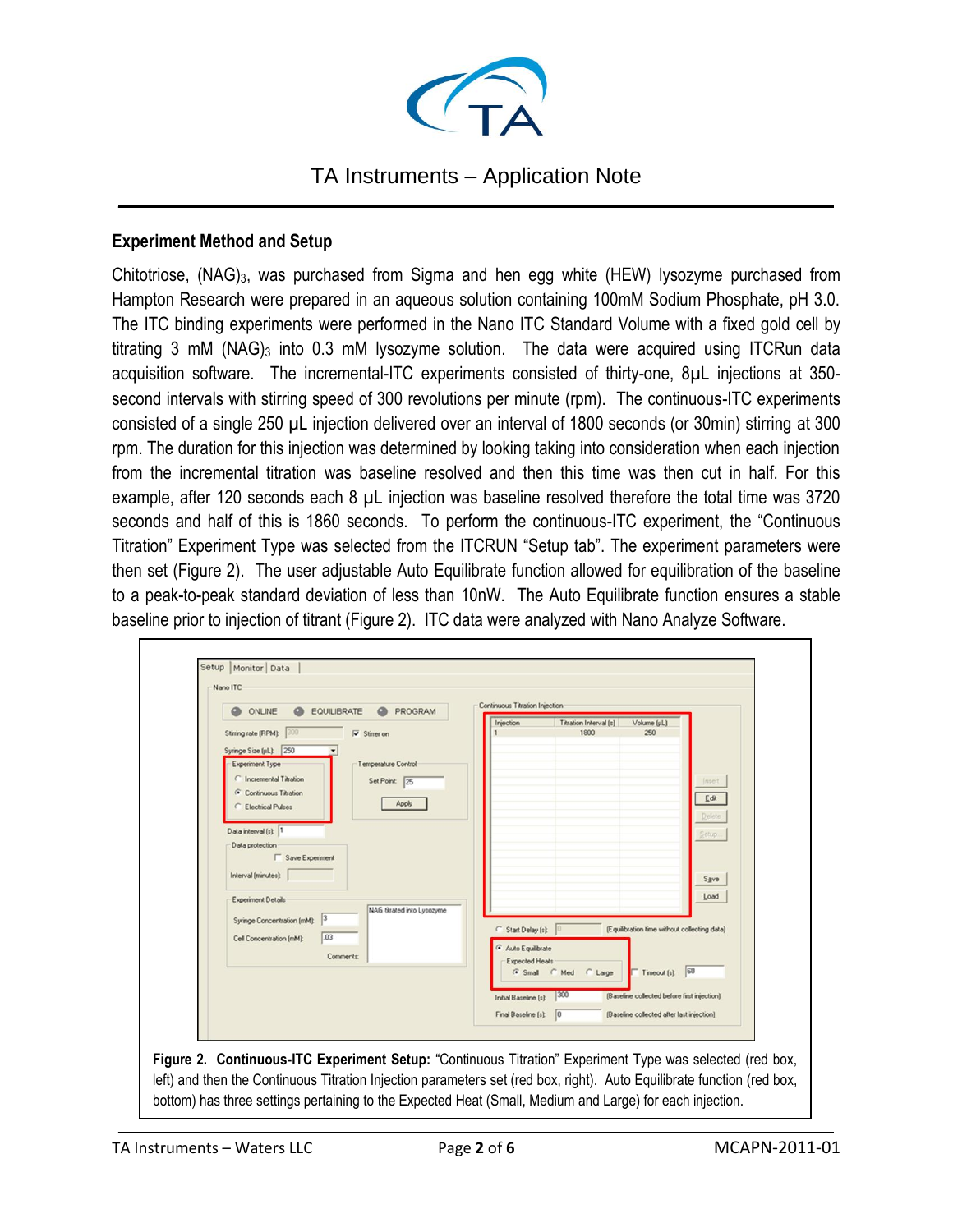

### TA Instruments – Application Note \_\_\_\_\_\_\_\_\_\_\_\_\_\_\_\_\_\_\_\_\_\_\_\_\_\_\_\_\_\_\_\_\_\_\_\_\_\_\_\_\_\_\_\_\_\_\_\_\_\_\_\_\_\_\_\_\_\_\_\_\_\_\_\_\_\_\_\_\_\_\_\_\_\_\_\_\_\_\_\_\_\_\_\_

#### **Results and Discussion**

In the traditional incremental-ITC experiment, titration of (NAG)<sub>3</sub> into lysozyme elicits an exothermic reaction. The relatively low heat produced from the first titration was due to diffusion of titrant into the titrand during equilibration. Thus, this point was masked during data analysis. The following two titration peaks appear similar in magnitude and then gradually decrease until saturation is reached (Figure 3), at which point only heat of dilution is measured. The area under each peak integrated and plotted against the molar ratio of titrant to titrand were fit to a one-site Independent binding model and Blank (constant) (Figure 4). The Blank (constant) model takes into consideration the heat of dilution. The data analysis revealed an association constant (K<sub>a</sub>) of 3.23 ×10<sup>4</sup> (dissociation constant (K<sub>d</sub>) of approximately 32  $\mu$ M) that corresponds to the published value [3, 4]. The enthalpy (ΔH) of binding is -37.9 kJ/mol and stoichiometry of binding is 1:1 ( $n = 1.0$ ). The value for the Blank (constant) is -4.08  $\mu$ J.



**Figure 3. Binding analysis of (NAG)<sup>3</sup> to Lysozyme using Incremental Injection ITC:** Raw incrementaltitration data plotted as power ( $\mu$ W) versus time (sec). Each peak corresponds to injection of NAG<sub>3</sub> into the lysozyme solution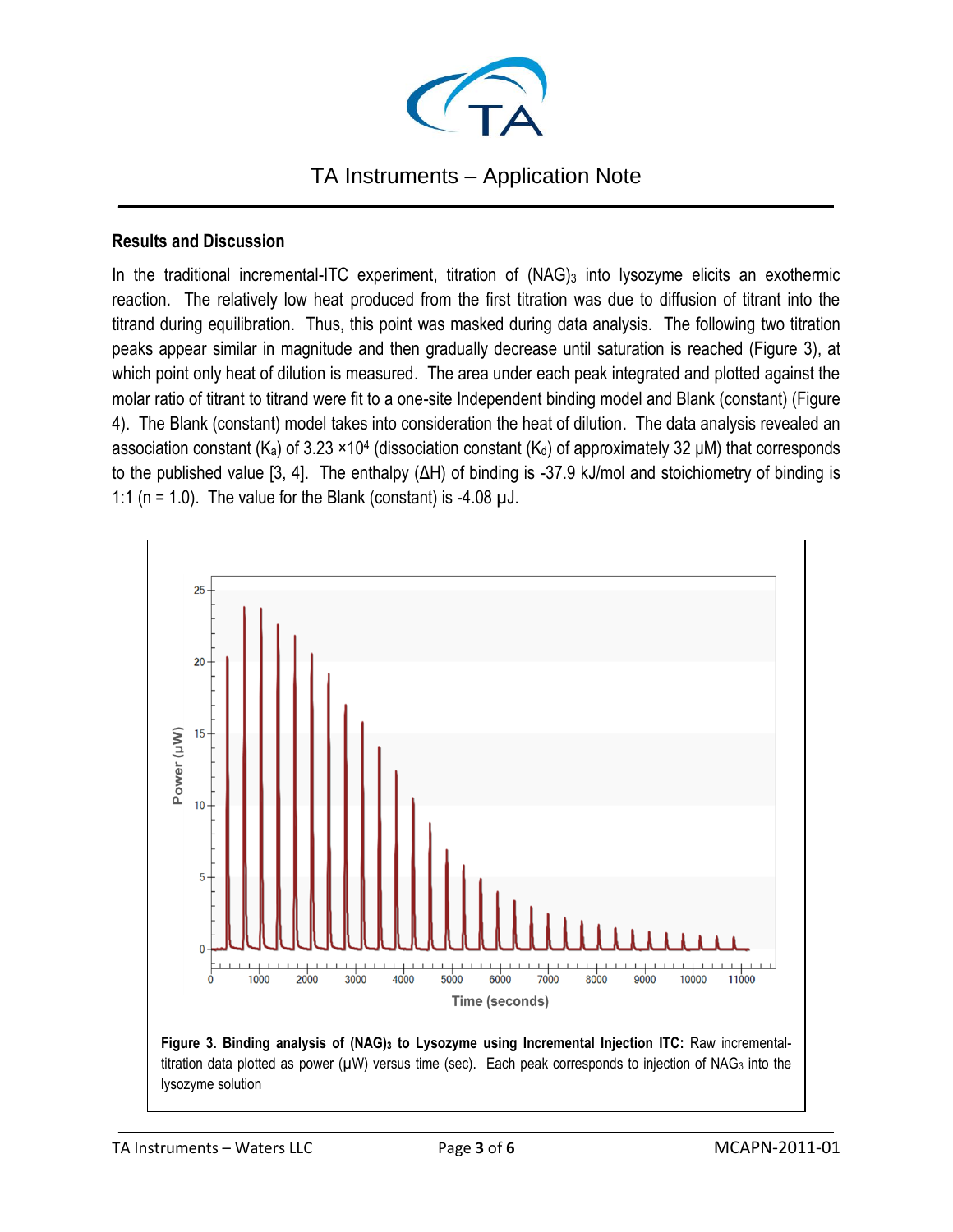



In the continuous-ITC experiment, titration of (NAG)<sub>3</sub> into lysozyme also exhibited an exothermic titration profile. The increasing heat from the baseline to the maximum heat  $(\sim 14 \mu W)$ , at the start of the titration, represents the initial binding events of (NAG)<sub>3</sub> to lysozyme. These points were masked during data analysis. As the titration continues, heat released steadily decreases until saturation is reached at approximately 1800 seconds (Figure 5A). The raw data, converted to µJ, normalized and plotted versus time were fit similarly to the incremental titration experiment. Data analysis revealed an association constant (K<sub>a</sub>) of 3.51 ×10<sup>4</sup> (dissociation constant (K<sub>d</sub>) of approximately 35 μM), enthalpy (ΔH) of binding is -36.4 kJ/mol and stoichiometry of binding (n = 1.0) (Figure 5B). These values are consistent with the values measured in the incremental-ITC (Figure 4) experiment as well as the published values [3].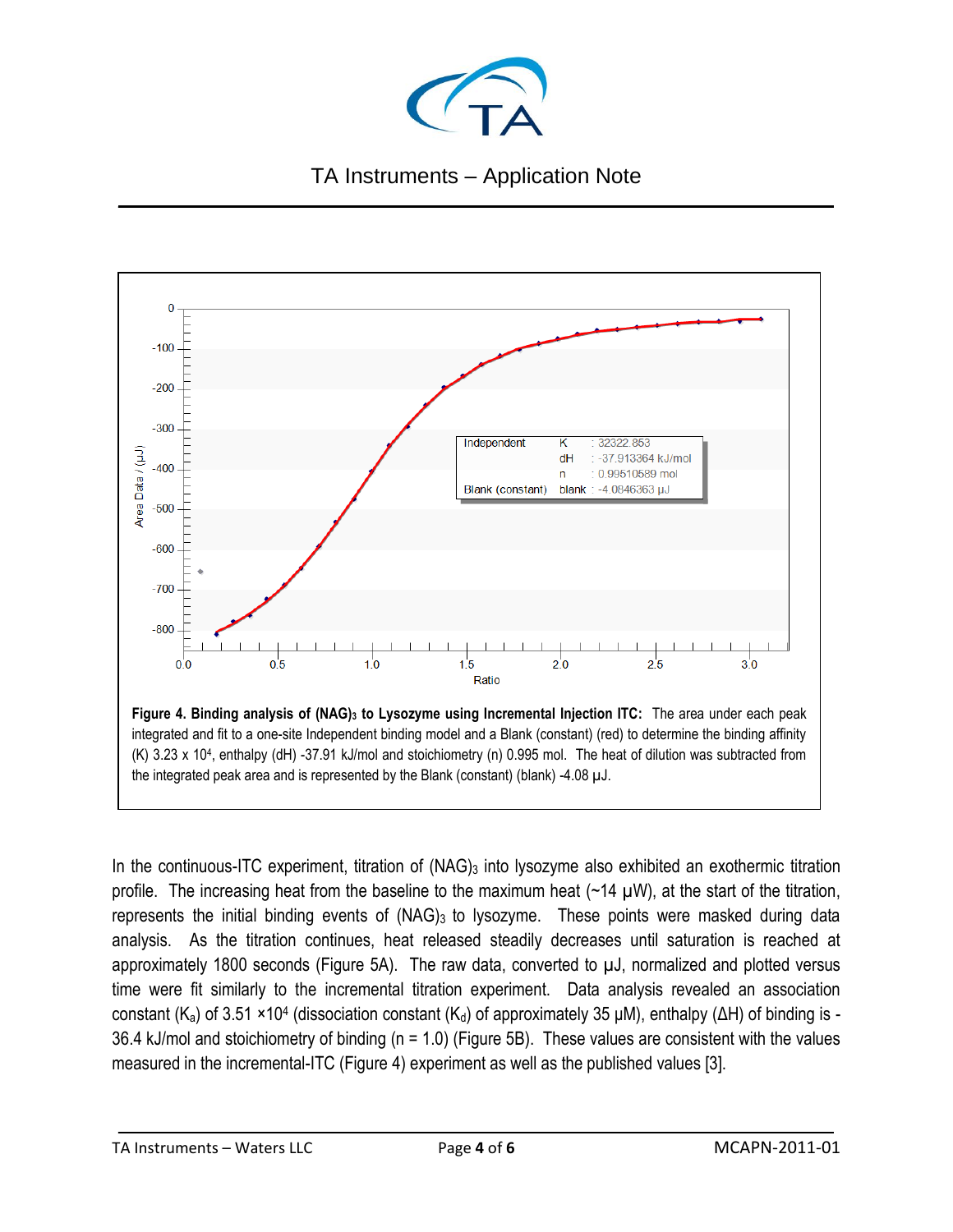



**Figure 4. Binding analysis of (NAG)<sup>3</sup> to Lysozyme using Continuous Injection ITC: A.** Raw continuoustitration data in µW. **B.** The points were then fit to a one-site Independent binding model and a Blank (constant) (Red) was used to determine the binding affinity (K) 3.51 x 10<sup>4</sup> , enthalpy (dH) -36.45 kJ/mol and stoichiometry (n) 1.04 mol. The Blank (constant) value subtracted from each data point was -0.96 µJ.